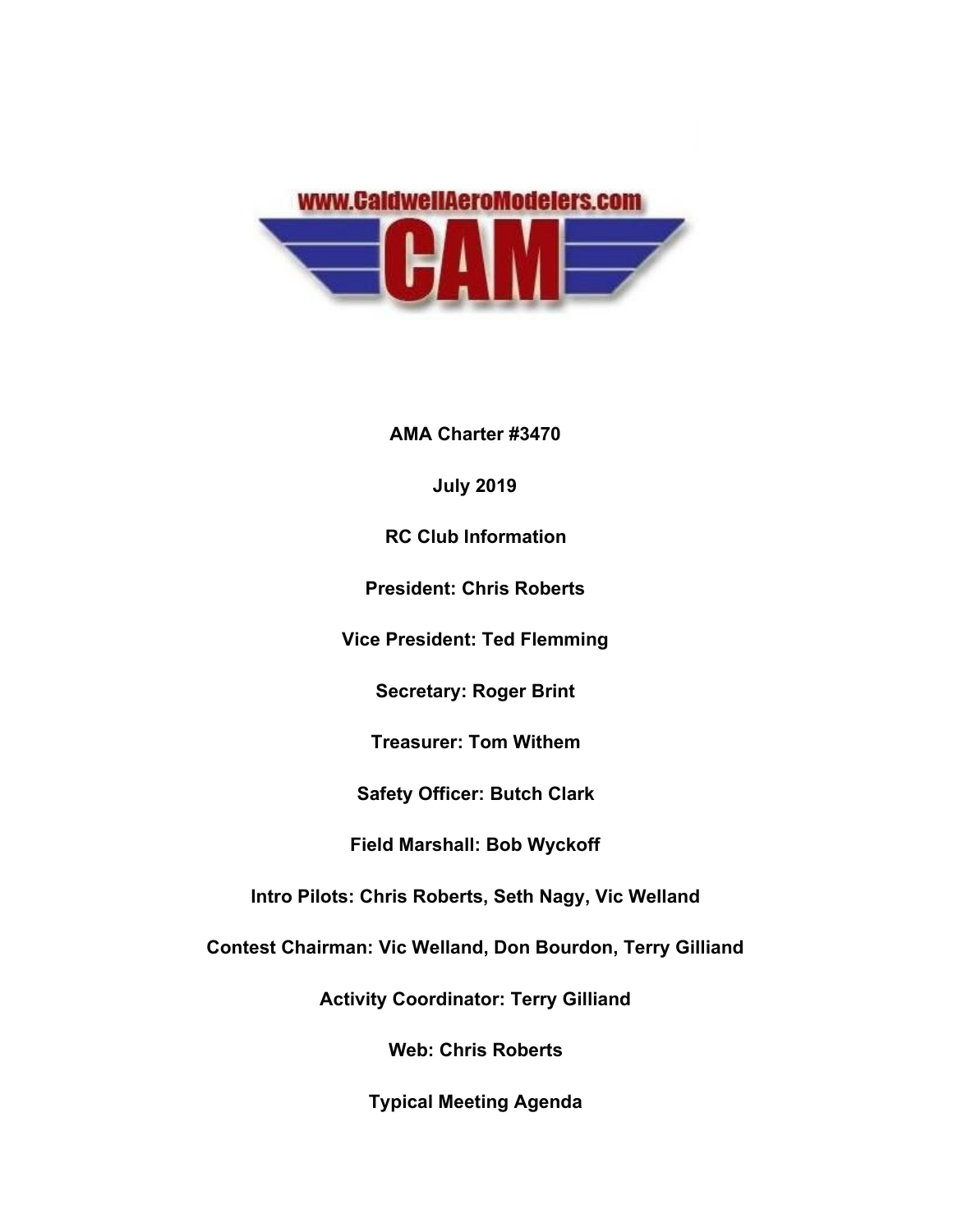**Welcome Approve Agenda New member applications Reports Field Officer Safety Officer Intro Pilots report Treasurer's report Old Business New Business Auction / Show & Tell Q & A**

**CAM June 2019 Meeting Notes:**

**Called to order at 7:00 pm**

**May minutes approved**

**New Members: Jeff Simik Field Report: It's in great shape Safety Report: Butch says A-OK Intro Pilot Report: Jeff Simik Treasurer's Report: We have \$2590.54 in our account and 21 paid members.**

> **Old Business: More discussion on runway extension**

**New Business:**

**If anyone is interested in ordering bulk fuel contact Terry Gilliand #828-234-7910**

**.**

**He has 4 gallons for sale right now at \$25 each We need to have a work day for field maintanace**

**Events:**